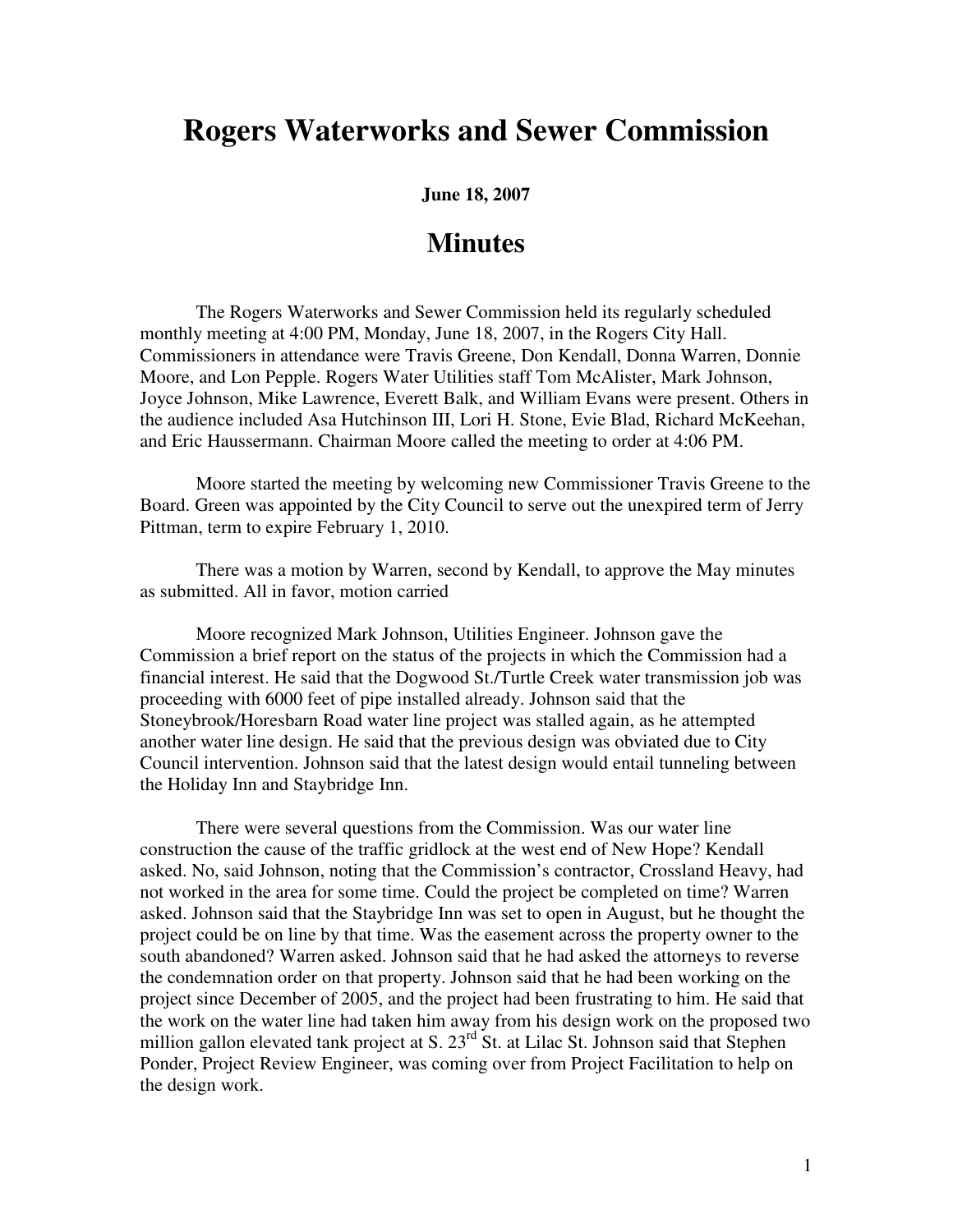Continuing, Johnson said that work on the Pauline Whitaker Parkway had started, and that the City had asked for a delay in the water main construction until the dirt work was finished. He said that the City was obtaining easements and rights-of-way for the widening of South  $26<sup>th</sup>$  St.

Moore recognized Everett Balk, Project Facilitation Engineer. Balk said his section was still performing reviews within ten days of receipt. He noted that the number of plans submitted for approval had slacked off for recent months. He noted the Stephen Ponder was being loaned to Mark Johnson to help with design work on the 2006 water revenue bond projects.

Moore recognized Joyce Johnson, Utilities Controller. Johnson presented the Commission with financial sheets for May 2007. Johnson took some time to explain the statements for the sake of the new Commissioner. Unaccounted for water rate was explained, as well as the monthly cash statements. She noted the large impact that the impact fees and access fees had on the bottom line of the water and sewer departments.

Continuing, Johnson presented the Commission with budget proposals for both departments for FY '08. Again, she spent some time explaining how the different schedules "flowed together". She noted that contributed capital, i. e., the value of those facilities paid for by developers and dedicated to the Utilities for operations and maintenance, had a large impact on the depreciation expense. Johnson also pointed out the changes in manpower (reduction in force) and the large increase in sludge disposal, due to long hauls to a landfill in Oklahoma.

Moore asked about the impact of the increased rates from Beaver Water District. McAlister said that the rate increase would not be effective for several months, and, since the increase was so small (\$0.02 per thousand), he and Johnson decided not to increase the "water purchases" account.

There was a motion by Pepple, second by Kendall, to approve the budget as submitted. All in favor, motion carried.

Moore asked if there was any change in the way the water system operated since Bentonville had gone off the system. Mark Johnson said that Beaver could go off line now for hours at a time, which was not possible when the two cities were combined. Joyce Johnson noted that Bentonville had been paid in full for its share of the two transmission mainlines from Beaver Water District.

Moore announced that the City Council had adopted the impact fees and access fees at their last meeting. He said that the Council wanted another tier of rates for "affordable housing", so that the impact fees would not discouraged those who would purchase a starter home. McAlister said he had searched some sites on the Internet to find other cities that have enacted such policies or ordinances. He said that many cities had such policies, and the policies were all different. Some cities forgave all or a portion of the fees. Some cities rebated the fees back to the homeowners, he said. McAlister said